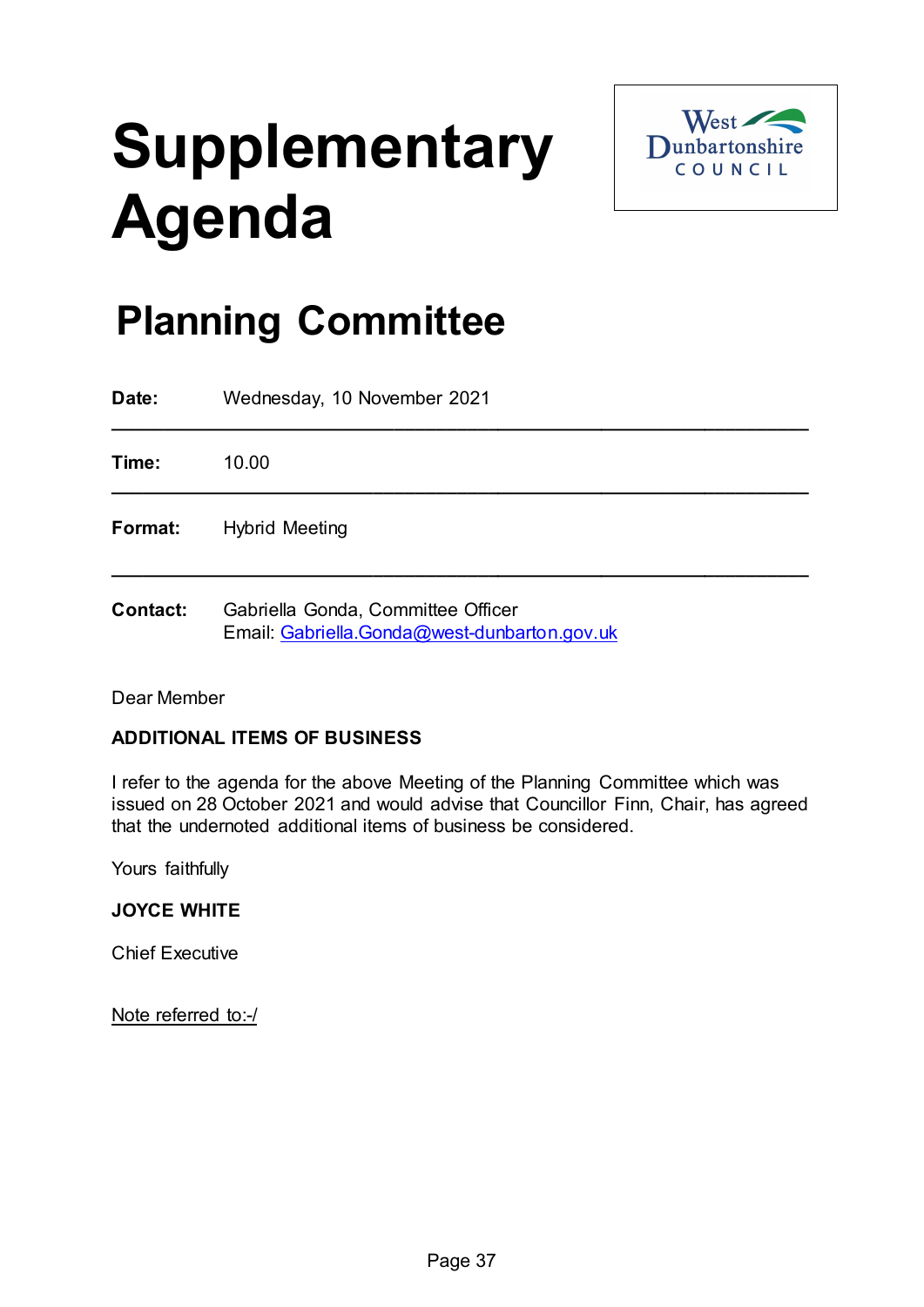Note referred to:-

#### **10 SCHEDULED MONUMENT CONSENT: SHEEPHILL FORT, 39 – 42 SHEEPHILL QUARRY, MILTON, DUMBARTON**

Submit report by the Chief Officer – Regulatory and Regeneration seeking agreement of the Council's response to a Scheduled Monument Consent for Sheephill Fort, Sheephill Quarry, Dumbarton

#### **11 PRESENTATION – ANTONINE WALL**

Officers will give a presentation in relation to the Antonine Wall.

Distribution:-Councillor Jim Finn (Chair) Bailie Denis Agnew Councillor Gail Casey Councillor Karen Conaghan Councillor Ian Dickson Councillor Diane Docherty (Vice Chair) Councillor Daniel Lennie Councillor Douglas McAllister Councillor Jonathan McColl Councillor Lawrence O'Neill

All other Councillors for information

Date of Issue: 5 November 2021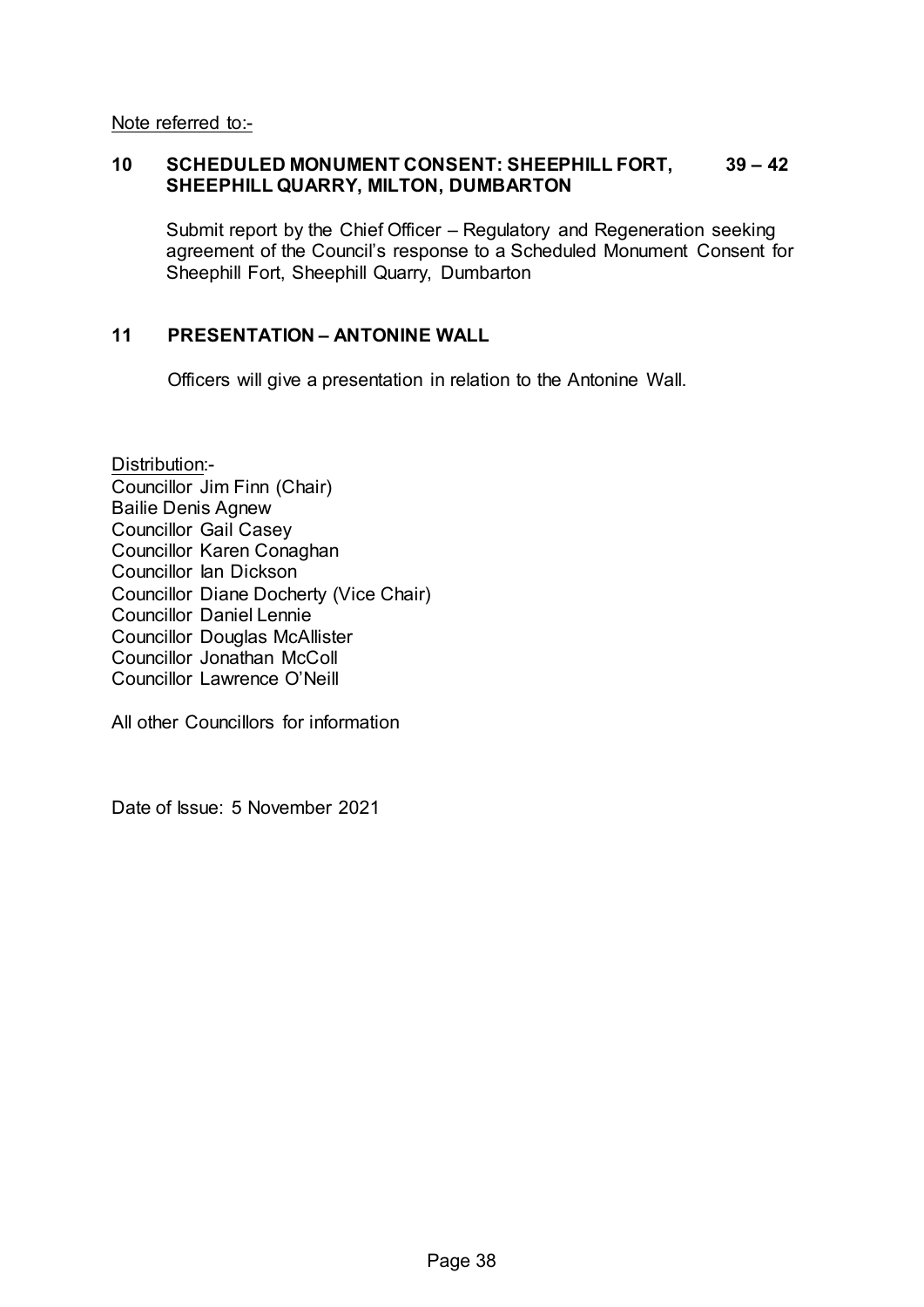#### **WEST DUNBARTONSHIRE COUNCIL**

#### **Report by the Chief Officer - Regulatory and Regeneration**

#### **Planning Committee: 10 November 2021**

**\_\_\_\_\_\_\_\_\_\_\_\_\_\_\_\_\_\_\_\_\_\_\_\_\_\_\_\_\_\_\_\_\_\_\_\_\_\_\_\_\_\_\_\_\_\_\_\_\_\_\_\_\_\_\_\_\_\_\_\_\_\_\_\_\_\_\_**

#### **Subject: Scheduled Monument Consent: Sheephill Fort Sheephill Quarry, Milton, Dumbarton**

#### **1. Purpose**

**1.1** To agree the Council's response to a Scheduled Monument Consent for Sheephill Fort Sheephill Quarry Dumbarton.

#### **2. Recommendations**

**2.1** It is recommended that the Council submits the comments contained in paragraph 4.1- 4.3 as the Council's response to the Scheduled Monument Consent.

#### **3. Background**

**3.1** The Council agreed to accept the conditions of the Review of Minerals permission (ROMP) for Sheephill Quarry in March 2020. The conditions of ROMP are only finally determined once an appeal has been determined or the right to appeal has expired which is  $1<sup>st</sup>$  January 2022. The planning permission granted in 1949 for Sheephill Quarry allows the full excavation of the whole site, which includes the rock under Sheep Hill Scheduled Monument and the agreed ROMP includes this area. The vitrified fort of Sheephill was designated as a Scheduled Ancient Monument by the Secretary of State in 1970. Scheduled Monument Consent (SMC) was granted in 2002 by Historic Scotland subject to a condition that the archaeological excavation be carried out in strict accordance with a Written Scheme of Investigation and that the loss of the fort shall be mitigated by the excavation, recording and publishing of findings. Although the 2002 SMC has since lapsed, the principle of removing the fort has been established. Historic Environment Scotland have suggested previously that it would not seem reasonable to recommend refusal of any subsequent application for SMC at this stage. As the 1949 planning permission pre-dates the scheduling of the Sheep Hill Scheduled Monument site, if the Scottish Government were to refuse SMC then the Scottish Government would under the Ancient Monuments and Archaeological Areas Act 1979 be liable to pay compensation to the operator.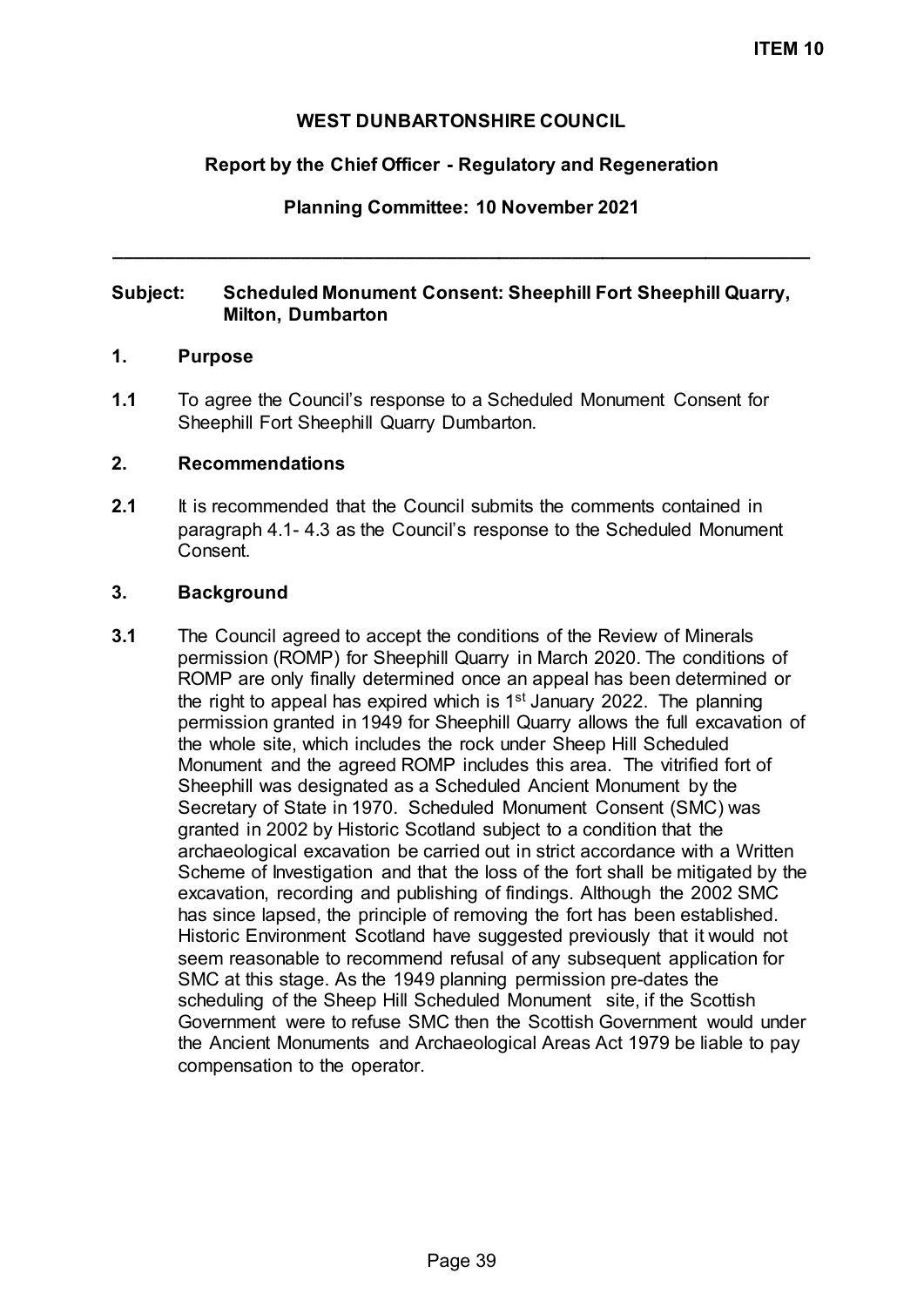**3.2** An application for Scheduled Monument Consent was submitted in September 2021 to Historic Environment Scotland. Sheep Hill, fort, [Auchentorlie - Quarrying operations. \(300053942\) \(historicenvironment.scot\)](https://portal.historicenvironment.scot/decision/900037619) Historic Environment Scotland have up to 8 weeks to process an application for consent or more time by agreement between Historic Environment Scotland and the applicant. Historic Environment Scotland notified the Council on 18th October and requested a response by 29th October 2021. Officers responded that it would not be possible to submit comments in this short timescale. Historic Environment Scotland has subsequently agreed a 2 week extension with the applicant and are required to determine the application by 17 November 2021. They have indicated that they would require any comments from the Council by 14 November 2021. The case would also be referred onwards to Scottish Ministers for review and final decision.

#### . **4. Main Issues**

- **4.1** The Sheephill Fort is situated at the summit of Sheephill, steep sided spur that falls away steeply on all sides except the North East. The defences comprise three elements: a small oval enclosure occupying the rocky boss that forms the summit; an irregular enclosure taking in additional ground on the South and West; and an outer rampart enclosing a triangular terrace on the South. Scheduled Monuments are legally recognised as being of national importance and should therefore be recognised when considering changes to them. In terms of the application for Scheduled Monument Consent this has been submitted by the quarry operator to Historic Environment Scotland. The proposed works are to undertake quarrying operations that will encompass tree felling, removal of soil and drift deposits, blasting, excavating crushing, screening, processing and storage of rock, siting of temporary plant as well as the forming of haul roads, benches and temporary works. In addition to all other incidental activities. No details have been provided of the archaeological excavation works to be carried out if the fort is removed despite being previously advised that detailed plans for the necessary archaeological works, a project design with appropriate supporting documentation and agreements would form part of the application for consent.
- **4.2** During the consideration of the ROMP there was a lot of interest in the retention of Sheephill Fort and a number of representations to the ROMP raised the issue of the future of the Scheduled Monument including Bowling and Milton Community Council and Silverton and Overtoun Community Council. They indicated that the historic remains of the vitrified fort should not be destroyed until a proper professional archaeological exploration and documentation is carried out. Historic Environment Scotland also have a number of Scheduled Monument policies which protect a monument in order to secure its long term protection in the national interest in situ and overarching principles, aims and policies applied to all consents decisions in regard to proposals for work at scheduled monuments. Works on scheduled monuments should normally be the minimum level of intervention that is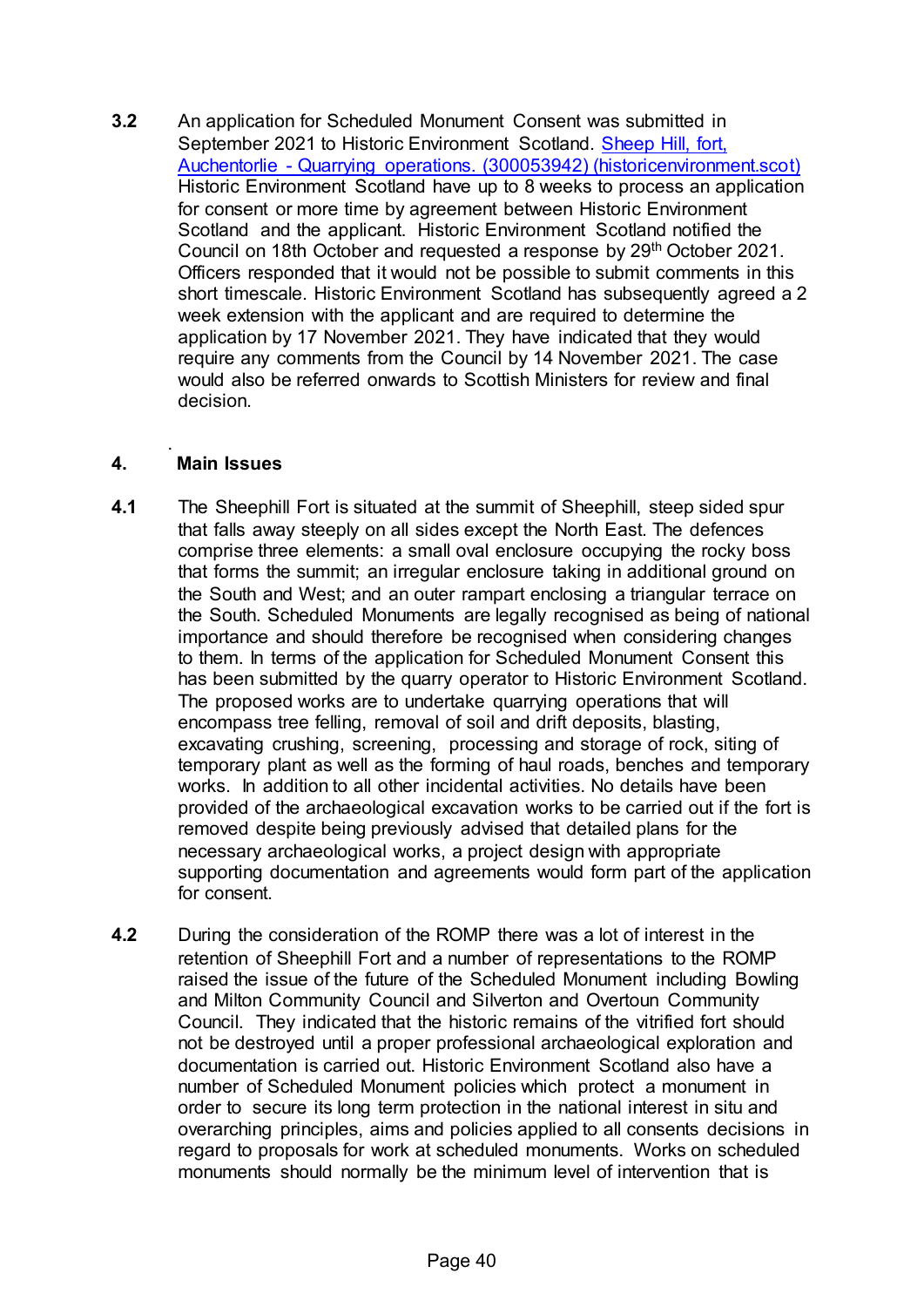consistent with conserving what is culturally significant in a monument and this aim is supported by Policies SMP1, SMCP1, SMCP2, SMCP3 and HEP 1 and 2 of the Scheduled Monument Consent Policy of Historic Environment Scotland. Policy SMCP2 in particular states that extensive intervention at scheduled monuments will not normally be permitted.

**4.3** The Council recognises the long complex history of Sheephill Fort and the previous grant of SMC however Sheephill Fort is an important archaeological site which should be retained and the SMC should be refused. The Council advise that when assessing the application for SMC consideration should be given to their own policies relating to Scheduled Monuments and in particular the Scheduled Monument Consent Policy. If Historic Environment Scotland are minded to grant consent the Council would recommend that a strict Written Scheme of Investigation of the loss of the fort is required to mitigate by the excavation, recording and publishing of the findings.

#### **5. People Implications**

**5.1** There are no personnel issues.

#### **6. Financial Implications**

**6.1** There are no financial implications for the Council. The granting of SMC lies with Historic Environment Scotland and the Scottish Ministers.

#### **7. Risk Analysis**

- **7.1** A risk assessment is not required.
- **8. Equalities Impact Assessment (EIA)**
- **8.1** There are no equalities issues identified.

#### **9. Consultation**

**9.1** No consultation required.

#### **10. Strategic Assessment**

**10.1** The proposal supports the Councils strategic priorities of the Council.

### **Peter Hessett Chief Officer – Regulatory and Regeneration Date: 10th November 2021**

**Person to Contact:** Pamela Clifford, Planning, Building Standards and Environmental Health Manager

**\_\_\_\_\_\_\_\_\_\_\_\_\_\_\_\_\_\_\_\_\_\_\_\_\_\_\_\_\_\_\_\_\_\_\_\_\_\_\_\_\_\_\_\_\_\_\_\_\_\_\_\_\_\_\_\_\_\_\_\_\_\_**